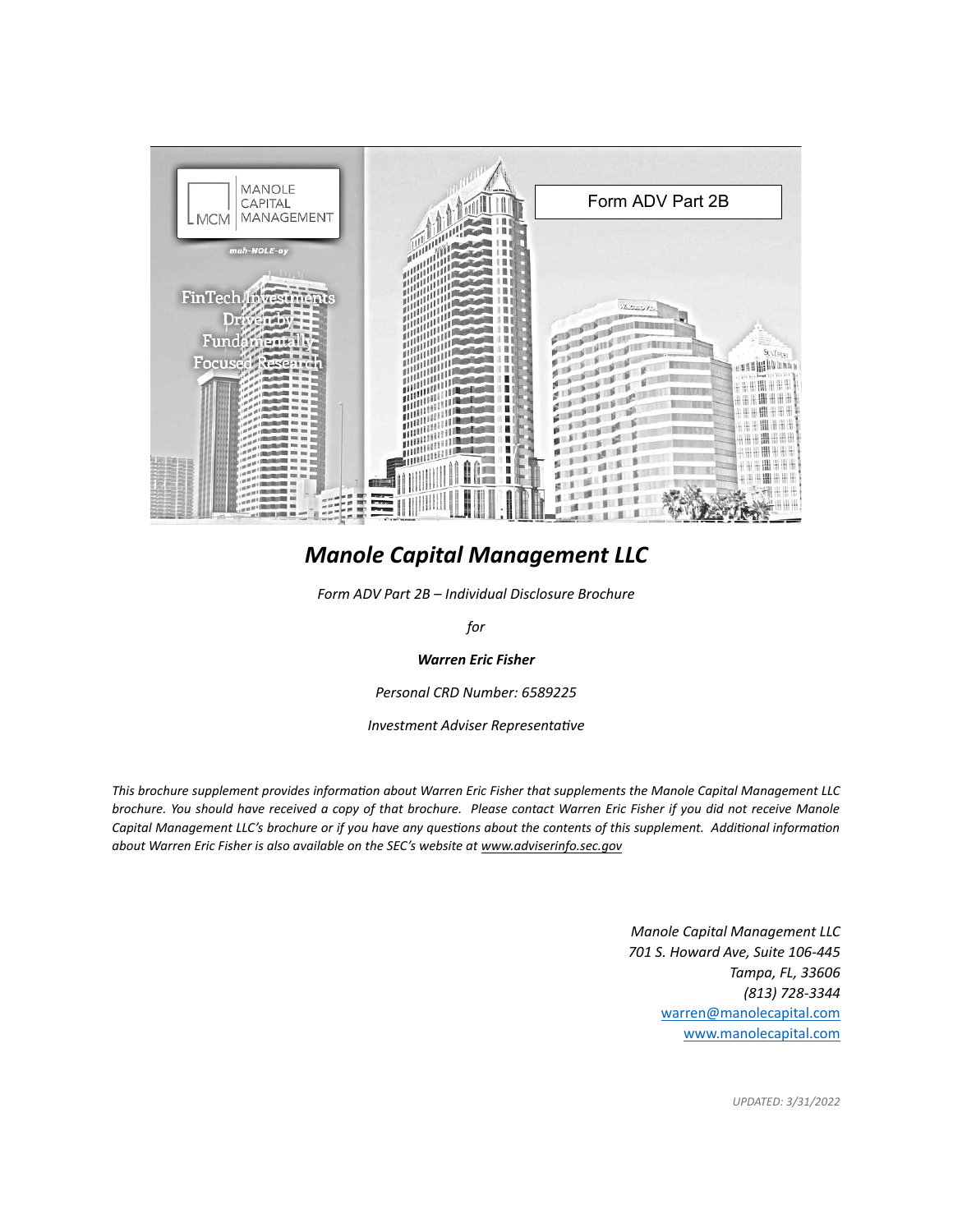

#### Item 2: Educational Background and Business Experience

**Name:** Warren Eric Fisher **Born: 1972** 

## **Educational Background and Professional Designations:**

#### **Education:**

Bachelor of Science in Business and Economics Accounting, Lehigh University - 1994

#### **Designations:**

#### **CFA – Chartered Financial Analyst**

The Chartered Financial Analyst (CFA) charter is a globally respected, graduate-level investment credential established in 1962 and awarded by CFA Institute - the largest global association of investment professionals.

There are currently more than 90,000 CFA charterholders working in 134 countries. To earn the CFA charter, candidates must: 1) pass three sequential, six-hour examinations; 2) have at least four years of qualified professional investment experience; 3) join CFA Institute as members; and 4) commit to abide by, and annually reaffirm, their adherence to the CFA Institute Code of Ethics and Standards of Professional Conduct.

#### **High Ethical Standards**

The CFA Institute Code of Ethics and Standards of Professional Conduct, enforced through an active professional conduct program, require CFA charter holders to:

- Place their clients' interests ahead of their own
- Maintain independence and objectivity
- Act with integrity
- Maintain and improve their professional competence
- Disclose conflicts of interest and legal matters

#### **Global Recognition**

Passing the three CFA exams is a difficult feat that requires extensive study (successful candidates report spending an average of 300 hours of study per level). Earning the CFA charter demonstrates mastery of many of the advanced skills needed for investment analysis and decision making in today's quickly evolving global financial industry. As a result, employers and clients are increasingly seeking CFA charterholders-often making the charter a prerequisite for employment.

Additionally, regulatory bodies in 22 countries and territories recognize the CFA charter as a proxy for meeting certain licensing requirements, and more than 125 colleges and universities around the world have incorporated a majority of the CFA Program curriculum into their own finance courses.

#### **Comprehensive and Current Knowledge**

The CFA Program curriculum provides a comprehensive framework of knowledge for investment decision making and is firmly grounded in the knowledge and skills used every day in the investment profession. The three levels of the CFA Program test a proficiency with a wide range of fundamental and advanced investment topics, including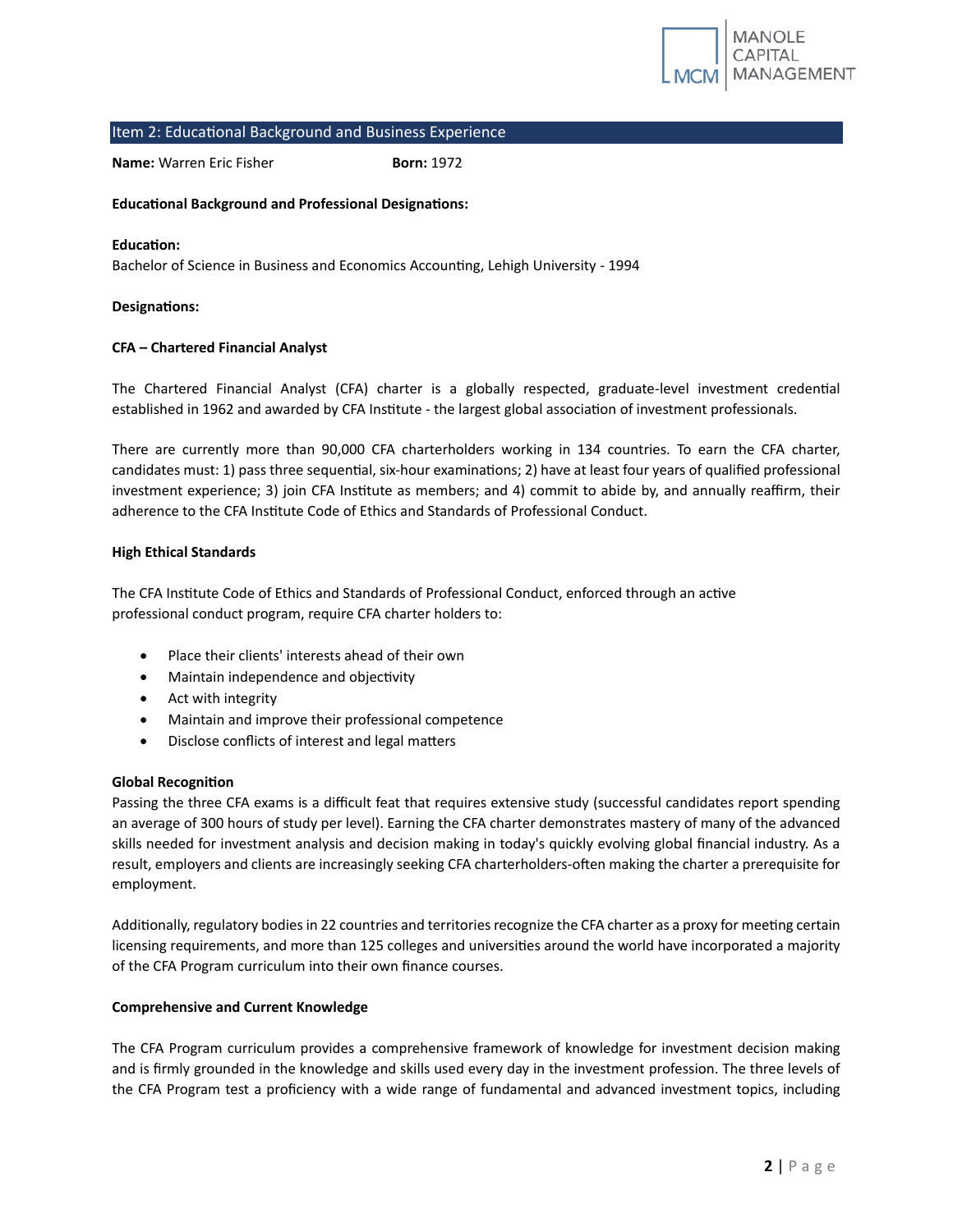

ethical and professional standards, fixed-income and equity analysis, alternative and derivative investments, economics, financial reporting standards, portfolio management, and wealth planning.

The CFA Program curriculum is updated every year by experts from around the world to ensure that candidates learn the most relevant and practical new tools, ideas, and investment and wealth management skills to reflect the dynamic and complex nature of the profession.

To learn more about the CFA charter, visit [www.cfainstitute.org.](http://www.cfainstitute.org/)

#### **Business Background:**

| $03/2015$ – Present | Principal<br>Manole Capital Management LLC               |
|---------------------|----------------------------------------------------------|
| $05/2013 - 02/2015$ | Portfolio Manager<br>Logan Circle / Fortress Investments |
| $05/1994 - 05/2013$ | Portfolio Manager<br>Goldman Sachs Asset Management      |

# Item 3: Disciplinary Information

There are no legal or disciplinary events that are material to a client's or prospective client's evaluation of this advisory business.

## Item 4: Other Business Activities

Warren Eric Fisher serves as the Portfolio Manager of the Manole FinTech Fund, LP, separate accounts and SPVs managed by Manole Capital Management LLC. He is not engaged in any other investment-related business or occupation.

#### Item 5: Additional Compensation

Warren Eric Fisher does not receive any economic benefit from any person, company, or organization, other than Manole Capital Management LLC in exchange for providing clients advisory services through Manole Capital Management LLC.

#### Item 6: Supervision

As the Chief Executive Officer of Manole Capital Management LLC, Warren Eric Fisher supervises all activities of the firm. Warren Eric Fisher's contact information is on the cover page of this disclosure document. Warren Eric Fisher adheres to applicable regulatory requirements, together with all policies and procedures outlined in the firm's code of ethics and compliance manual.